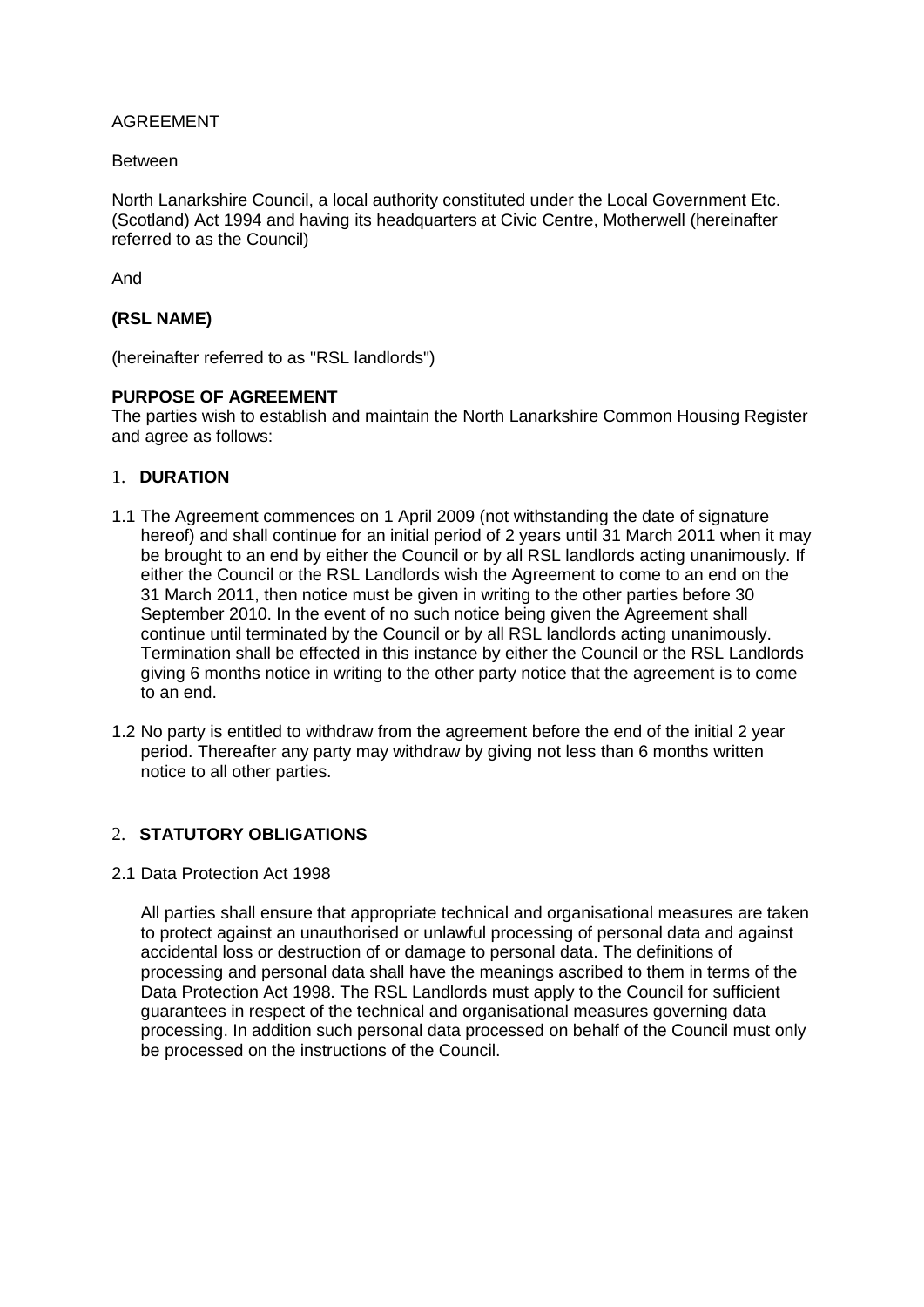#### 2.2 Non-Discrimination

All parties undertake to implement this agreement and operate the register in a nondiscriminatory manner and shall promote equality or equality groups. In particular throughout this agreement and in the operation of the register all parties shall observe and comply with all statutory enactments and regulations, byelaws of local or other authorities applicable to the services including the Disability Discrimination Act 1995, the Race Relations Act 1976 as amended by the Race Relations (Amendment) Act 2000, the Sex Discrimination Act 1975 and 1986 and the Human Rights Act 1998.

#### 2.3 Freedom of Information

All information submitted to the Council may need to be disclosed and/or published by the Council. Without prejudice to the foregoing generally, the Council may disclose information in compliance with the Freedom of Information (Scotland) Act 2002 (the decisions of the Council in the interpretation thereof shall be final and conclusive in any dispute, difference or question arising in respect of disclosure under its terms), any other law or as a consequence of judicial order or order by any court, tribunal or body with the authority to order disclosure (including the Scottish Information Commissioner). Further, the Council may also disclose all information submitted to them to the members, employees, agents and contractors of the Council.

## 3. **GENERAL OBLIGATIONS**

- 3.1 Should any party withdraw from this agreement (see Clause 1.2 above) said party agrees to advise all CHR applicants queued for their property at that stage, that this has occurred. All and any costs associated to extracting applicant information from the CHR shall be met by the party withdrawing.
- 3.2 The parties shall issue the North Lanarkshire common housing application form to all applicants.
- 3.3 The parties shall provide every applicant for housing with the appropriate application form and assistance in completing the same if this is required.
- 3.4 At the point of application, the parties shall provide information on all social landlords with stock within the applicant's areas of preference in order that each applicant can make effective choices with regard to their preferences.
- 3.5 Within five working days of receipt of a completed application form, the relevant party shall enter the applicant's details onto the CHR in compliance with the agreed procedure manual.
- 3.6 Where a party maintains a "paperless office" system of working, that party shall, within five working days, arrange for completed paper application forms to be scanned in accordance with the agreed procedure manual, to ensure application details are shared between landlords.
- 3.7 Maintain an Audit Trial (as specified at Appendix 1) to demonstrate compliance with obligations under this Agreement and make same available for inspection by any other party when reasonably requested to do so.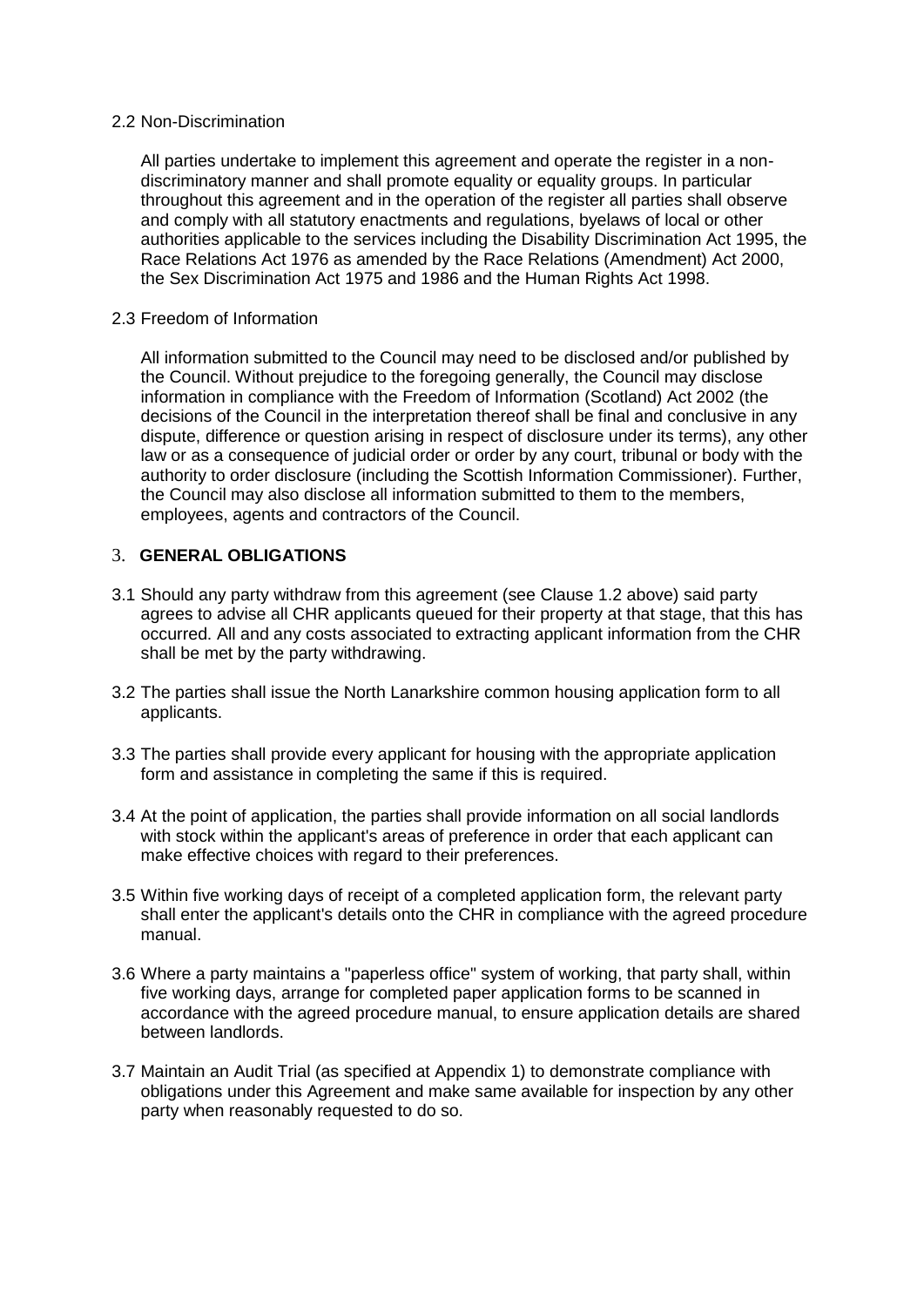3.8 Shall, so far as it lies within their power to do so, do such acts and things and execute such deeds and documents as may be necessary to give full effect to the provisions, spirit and intent of this Agreement.

# 4. **COUNCIL'S OBLIGATIONS**

The Council shall:

- 4.1 Provide, operate and manage the Common Housing Register IT system and
	- hold and maintain the CHR which contains a complete list of applicants.
	- ensure that every housing application is listed on the appropriate shortlists within one working day of its input.
- 4.2 Ensure information on the availability of housing is available on the internet and ensure this information is updated on a quarterly basis.
- 4.3 Arrange training on the use of the CHR system for all nominated Lettings Staff employed by each party and provide further training/support as may be agreed between the parties.
- 4.4 Make available to all RSL Landlords performance/activity reports.
- 4.5 Provide such other statistical information as may reasonably be requested by a RSL landlord within ten working days.
- 4.6 Produce and distribute, either manually or electronically, training manuals, procedural guides and standard stationery necessary for the operation of the CHR including:
	- Housing Application Forms
	- CHR procedure manual
	- Housing Options Guide
	- Sub Area Profiles
- 4.7 Following a monitoring visit, produce a report in writing and deliver the same to the party and the Management Board (see Clause 6) within four weeks of the visit.
- 4.8 In the event of a failure or fault in the CHR system, the Council shall on the day the failure or fault becomes apparent inform each RSL landlord of the steps required to be taken by the RSL landlord to rectify the failure or fault.

## 5. **RSL LANDLORD OBLIGATIONS**

Each RSL landlord shall:

5.1 Ensure sufficient IT arrangements are in place to link that RSL electronically to the CHR

5.2 Update details of any additions or removals to their housing stock, such as new build properties or demolitions, to the Council within 2 weeks of these becoming so added or removed.

5.2 Report any fault or failure in CHR IT system to the Council within 1 working day of same coming to the notice of said landlord.

# 6. **MANAGEMENT BOARD**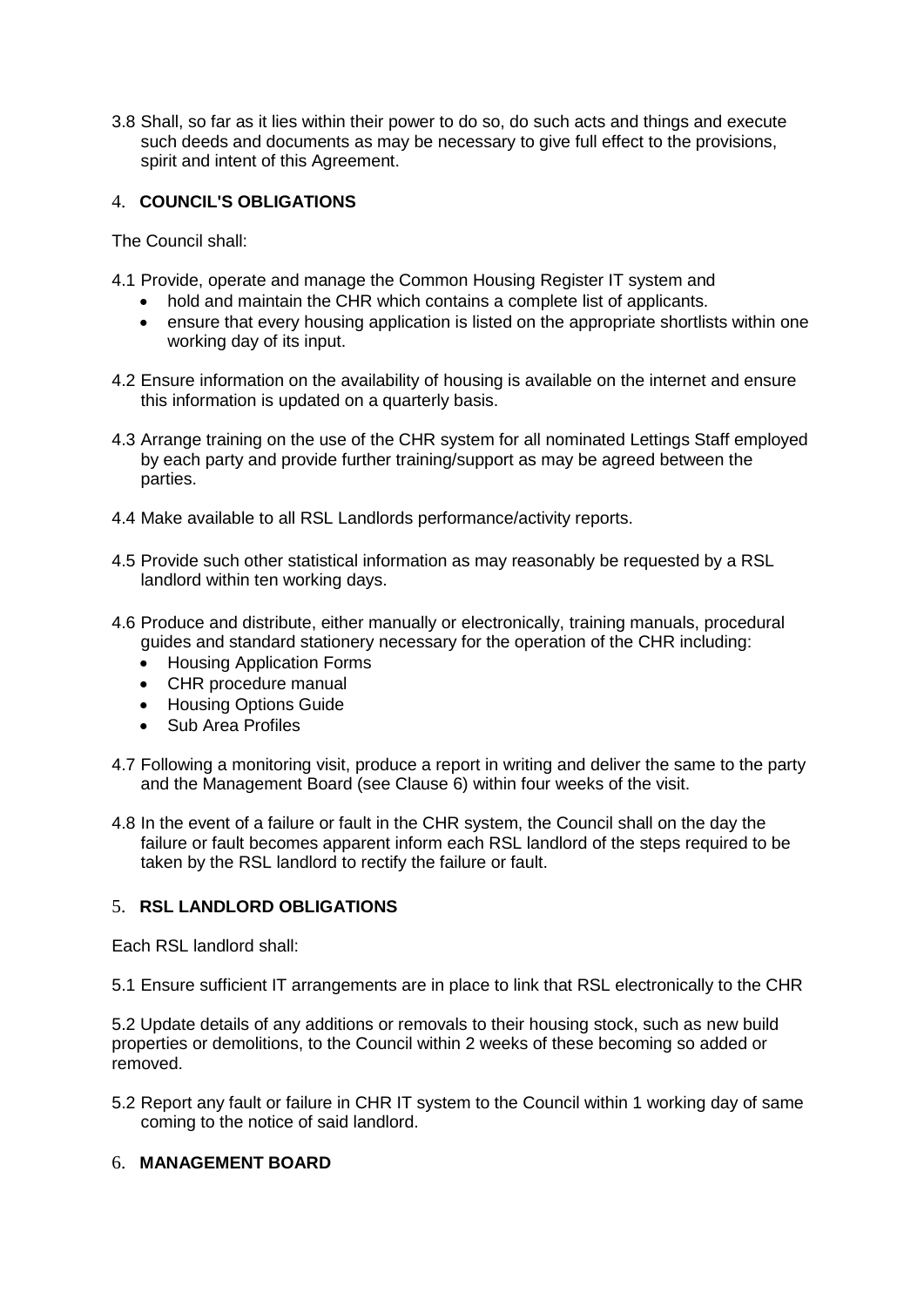- 6.1 The parties agree to set up a CHR Management Board.
- 6.2 The Management Board shall consist of one representative appointed by each of the parties. The Management Board shall meet not less often than once per quarter.
- 6.3 A decision by the CHR Management Board shall require to have the support of 51% of votes cast in order to be competent. The vote of the appointee of the Council shall have the value of 50% of the total number of votes capable of being cast at any meeting of the CHR Management Board. The value of each other RSL Landlord appointee's vote shall be a per capita share of the remaining 50%.
- 6.3.1 Any decision made by the majority in accordance with 6.3 above shall be binding on each party.
- 6.4 The CHR Management Board is responsible for:

• agreeing the operational and procedural functions of the CHR which include but are not limited to:

- establishing, and approving any variation to, operational arrangements including standard operating procedures

- registering and processing housing applications
- maintaining an up to date housing register, and
- selecting applicants from the register for all available properties

• promoting the CHR at a strategic level as part of North Lanarkshire's overall housing strategy.

• ensuring that all relevant Committees and Elected Members within their respective organisations are consulted and kept appraised of the CHR operations.

• ensuring that appropriate agreement, approvals and consents are obtained from their

respective governing bodies in connection with the operations of the CHR.

6.5 The parties acknowledge that the CHR Management Board has a purely administrative function and shall not have the status of a Statutory Joint Board

## 7. **PAYMENT**

- 7.1 The Management Board shall consult with all parties and shall thereafter establish a budget for the operation of the Register. Each party shall be responsible for contributing its share of said budget which shall be calculated in accordance with clause 7.3
- 7.2 No later than twelve weeks after 31st March of each calendar year the Council shall produce a statement containing a full breakdown of the actual operational costs incurred by the CHR Management Board in the financial year ending 31"t March in the calendar year in which said statement is to be produced in terms of this Clause 7.2 This statement is to be produced in order that a comparison may be made by the CHR Management Board between the estimated and actual costs incurred by the CHR Management Board in that financial year.
- 7.3 The annual contribution of each landlord shall be calculated using the formula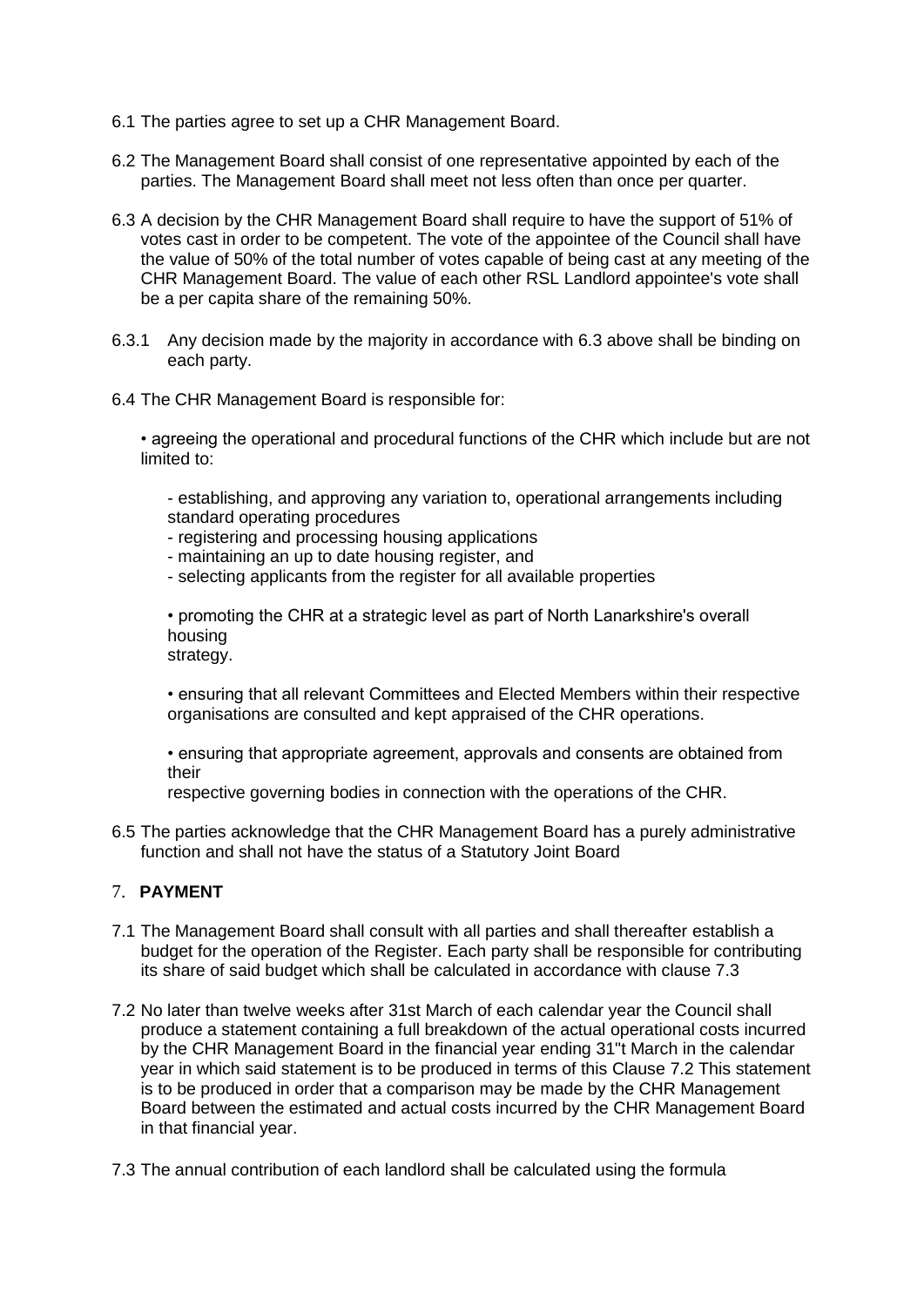C=T x A/B where:

C is the contribution

T is the total cost of the service as shown in the budget

A is the number of dwellings owned by landlord on 31st March of the calendar year in respect of which the statement is to be produced by the Council in terms of Clause 7.2 above

B is the sum of all dwellings owned by all RSL landlords on 31st March of the calendar year in respect of which the statement is to be produced by the Council in terms of Clause 7.2 Above

7.4 The annual contribution due by each party shall be paid in 4 equal instalments payable quarterly in advance on 1st April, 1st July, 1st October and 1st January. Payments must be received by the Council within 30 days of their due date.

- 7.4 In the event that a party joins or withdraws from the CHR in the middle of an operational year, that party shall be liable to pay a contribution based on the formula contained in 7.3 for the proportion of the year that they are party to the CHR.
- 7.5 The Council will cover the whole costs associated with the establishment and maintenance of the CHR IT System.

# 8. VARIATION OF THE NORTH LANARKSHIRE HOUSING REGISTER

8.1 Any party may propose an amendment to the CHR (including an amendment required by statute and/or amendment to allocation criteria) by intimating such a proposal to the Management Group at least 2 weeks before the next meeting of the Group. The decision of the CHR Management Group in respect thereof shall only be made in accordance with Clause 6 above.

8.2 The Management Board shall discuss and vote on the proposed amendment and, subject to gaining their organisations' approval, shall notify all parties of their decision in writing within 14 days of said meeting. They shall also notify all parties of the estimated time required to reprogramme the CHR system to incorporate the said amendment.

## 9. **RESOLUTION OF DISPUTES**

- 9.1 In the event of any dispute arising between the parties as to the construction of this agreement or the performance of any part of it, or in the event of a tied vote in terms of Clause 6.3 above, the parties shall use their best endeavours to reach an amicable and workable resolution to the dispute within 10 working days of the dispute arising or within any other agreed timescale.
- 9.2 In the event of the parties failing to reach settlement within said timescales the dispute shall be referred to a single independent arbiter to be mutually agreed by the CHR management Board, using the voting mechanism outlined in Clause 6 hereof, which arbiter's decision on the dispute and any expenses relating to such arbitration shall be final and binding on all parties.